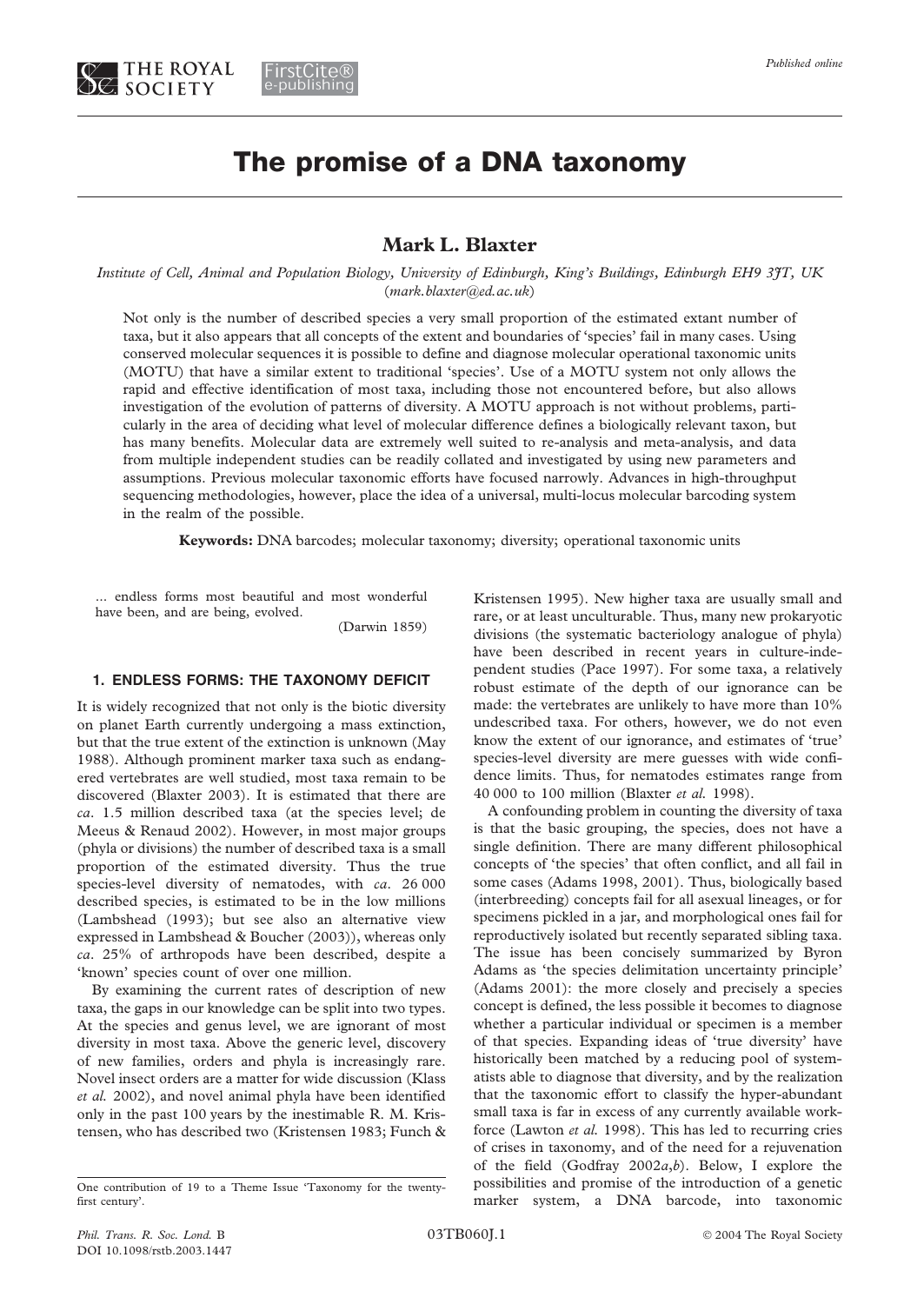initiatives. An impassioned and well-argued 'plea for DNA taxonomy', which should be consulted for alternative views on this topic, has been made by Tautz *et al.* (2002, 2003).

### **2. THE PROMISE OF DNA BARCODES**

The product barcode has become a universal feature of modern life. A barcode is a machine-readable digital tag, usually a series of stripes, which encodes information about the item to which it is attached. There are several alternative barcode systems that all have the same features: they identify items to a useful level of uniqueness. In a hospital this is to an individual human, whereas in a supermarket it is to one instance of a multimillion-member class. The barcode can also include some systematic or 'taxonomic' information, yielding data not only on type but also on attributes such as origin, major classification and date. Thus an apple may, in addition to a tag indicating what sort of apple it is, have a major classification 'fresh produce', a 'best by' date and a supplier code. A similar universal system is used in publishing, where the ISBN not only uniquely identifies the book, but also the publisher and the edition.

The genomes of living organisms are analogous to barcodes. Despite functional constraints, there is ample information space in a genome for complex records of individual identity and group membership. In the human population, it is estimated that each unrelated pair of individuals will differ at *ca*. 0.1% of their DNA bases (across the 3 gigabase genome this amounts to  $3 \times 10^6$ ) differences). However, these within-taxon differences are not randomly distributed: they cluster in the less important parts of the genome—in the third, wobble bases of codons, and in intronic and intergenic DNA. There are therefore significant stretches of the genome that are maintained by selection to be (near-)identical between members of a taxon, but which can vary between taxa. It is these segments that are most useful for identification and taxonomy. As sequences evolve, they maintain records of their deep pasts as well as markers of their more recent history. A DNA barcode, derived from the sequence of a part of the genome of the organism, could in theory carry both specific and systematic data. This evolutionary aspect qualitatively differentiates DNA barcodes from product barcodes: the data they encode about relationships are retained through evolution in a stochastic fashion, rather than being hard-coded for utility by a rational agent.

There exists an alphabet soup of methods for generating a molecular fingerprint from an organism (restriction fragment length polymorphisms, amplified fragment length polymorphisms, denaturing gradient gel electrophoresis). These are generally based on assessment of length differences between fragments tagged by the presence of a short sequence (such as a restriction enzyme site or the presence of a repetitive sequence element). Although these fingerprints do yield barcode-like data, they are less than optimal for a molecular taxonomy because of problems with high within-taxon variability and lack of confident assignment of orthology between markers. DNA sequences can overcome these hurdles. A candidate DNA barcode sequence target must be known to be orthologous between

specimens, as paralogues will define gene not organismal relatedness, and must encompass sufficient variability to allow discrimination between taxa useful to the research programme. The Darwinian relatedness of organisms means that there are many candidate genomic sections available. Many genes perform core functions in life processes yet vary between individuals. Some regions of the genome are sufficiently conserved to allow the use of 'universal' oligonucleotide primer sets for PCR amplification but also contain informative sequence difference. These target genes are extremely unlikely to be functionally involved in the process of speciation, and thus genetic variation between individual organisms is not directly attributable to taxon status. However, as lineages diverge in phylogenetic time, random fixation of mutations (both those present in the shared ancestor of the populations and those arising in the time since separation) will result in the accumulation of fixed differences. Thus a universal DNA barcode marker will not, in most cases, be able to distinguish very recently separated taxa (Verheyen *et al.* 2003).

To be clear that what is being estimated for a specimen is not necessarily its membership of a 'species', however defined, we call the taxa yielded by grouping of specimens through a set of markers OTU. We have coined the term MOTU (Floyd *et al.* 2002); MOTU have also been called 'phylotypes' and 'genospecies'. MOTU can be simply defined by sequence identity: if two specimens yield sequences that are identical within some defined cut-off, they are assigned to the same MOTU. However, it is important to note that MOTU membership of a specimen need not correspond to its membership of any other OTU, measured by other models (biological or morphological). This problem is not unique to MOTU, as all methods must use some diagnostic heuristic, which may result in incongruence in OTU circumscription. However, for MOTU this problem is neatly definable in terms of the level of sequence identity used in their definition: if a researcher thinks that the rules used were too lax or too strict, they can simply acquire and reanalyse the data. Given that it is clear from many gene sequences that different higher taxonomic groups can differ markedly in their background and adaptive substitution rates, and that different sized populations might be expected to harbour different levels of within-taxon variation (also dependent on the populations' evolutionary history), it may be necessary to define different heuristics for MOTU designation depending on the higher taxon studied.

#### **3. THE SPECIAL PROPERTIES OF DNA BARCODES**

With a sequence-based molecular taxonomy, a single technique is applicable to all taxa: extract DNA, PCR and sequence. A standard protocol for DNA barcode determination is simple to devise and promulgate, and can be applied on a high-throughput scale (see figure 1 for a summary of a DNA barcoding system). It is not necessary to have a specific training in the nuances of the taxonomy of the group of interest. Complete data can be obtained from single specimens irrespective of sexual morph or life stage, often without compromising parallel or subsequent morphological identification. Morphologically indistinguishable taxa can be diagnosed without the need for live material,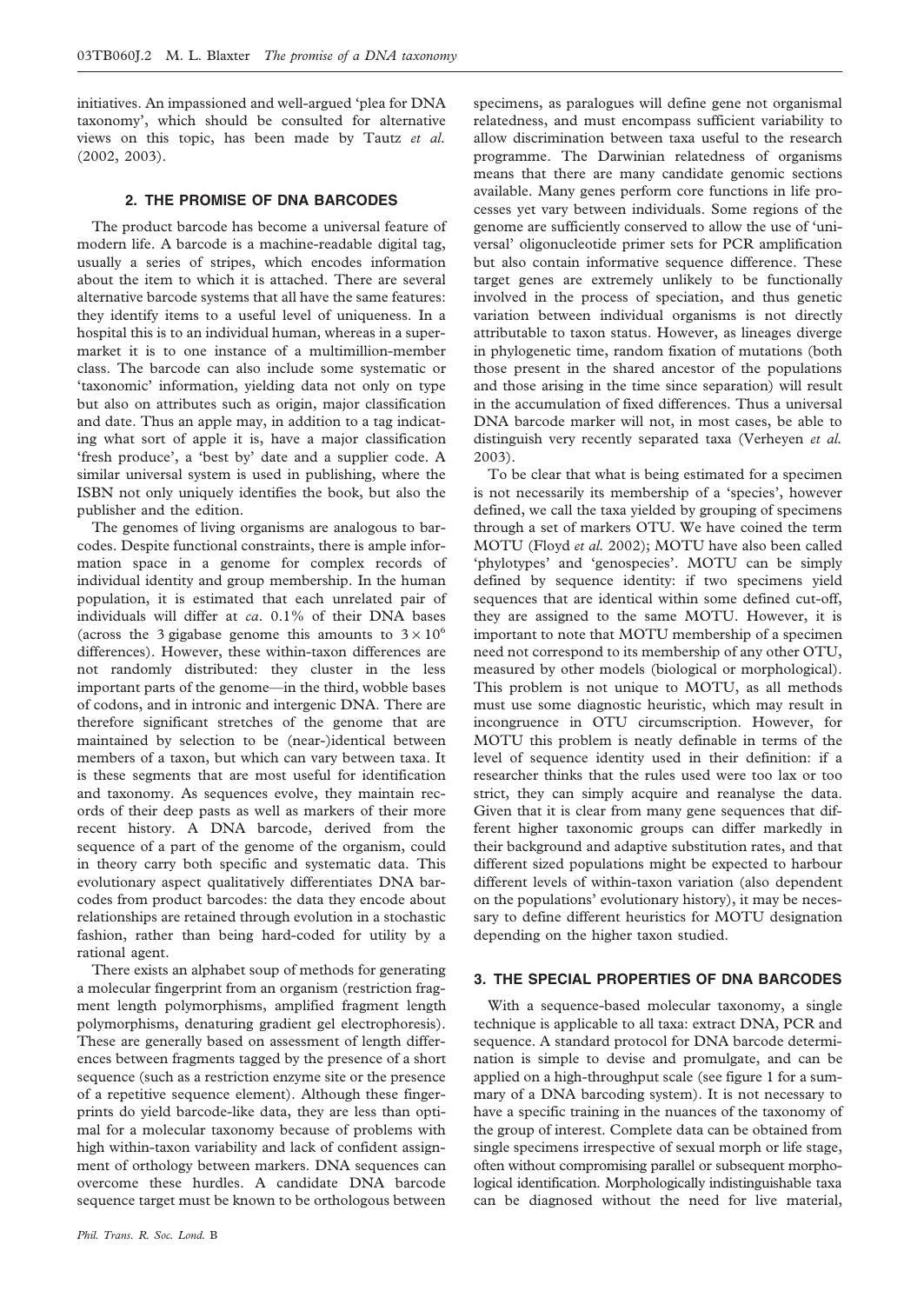

Figure 1. An overview of the process of DNA barcoding for taxon identification. This cartoon illustrates an overall strategy that could be followed in a molecular barcoding and taxonomy programme. By using PCR gene fragments, the DNA barcode targets can be isolated either from single specimens with digital images or preserved parts as vouchers, or from DNA extracted from a community of organisms ('environmental DNA'). The sequences generated constitute the barcodes for that specimen, or for the unidentified organism. The barcode sequences can be compared with each other to define membership of MOTU, and thus circumscribe taxa. The sequences can also be compared with orthologous barcode sequences obtained from specimens previously identified to taxon by other means, and thus some correspondence between MOTU and other taxonomic systems achieved. In the case of barcodes derived from 'environmental DNA', the discovery of novel sequence types can lead to a directed prospecting for the originating organism (see also Oren 2004).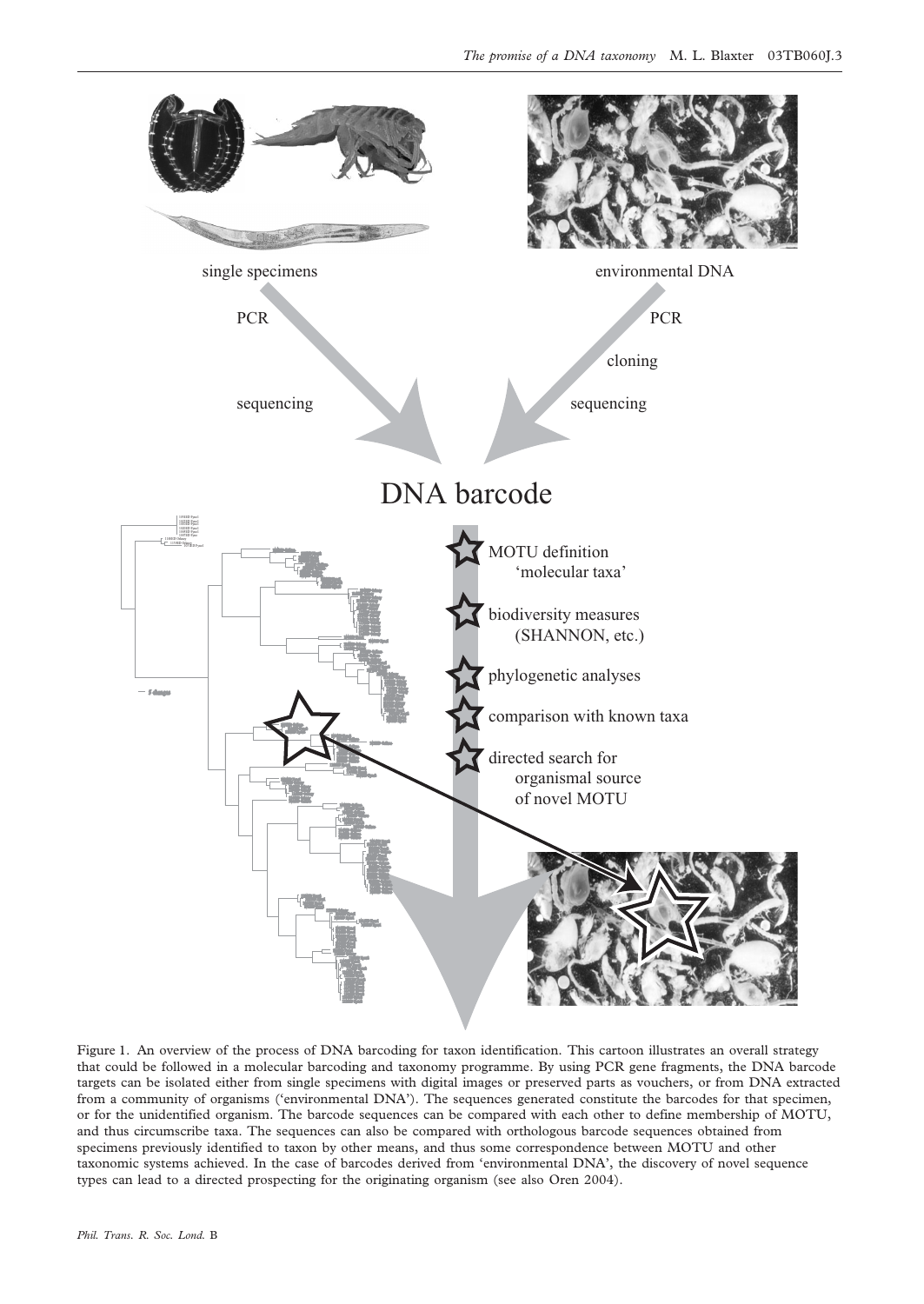particular morphs or population measures (see also Gaston & O'Neill 2004). Finally, previously unencountered taxa are as easy to analyse as dominant taxa, and the perils of accidental synonymy or elision are much reduced.

Most importantly, the raw data of the taxonomic diagnosis process, the sequences, can be used to place MOTU in the context of the rest of biology. We stand on the shoulders of giants, workers who have diligently described and summarized the biology and ecology of thousands of species. These data are crucial to deriving biology from sequence. Barcode sequences can be generated from type specimens (holotype, paratype or neotype) under strict conditions of traceability and verification. These steppingstone sequences provide a route between the MOTU and traditional systems. A specimen barcode can be compared with sequences derived from other molecular taxonomy initiatives. If a close match is found to a named taxon, recourse can be made to traditional monographs and keys to understand the biological properties of the identified MOTU and their close relatives (Floyd *et al.* 2002) and molecular phylogenetic analyses can be used to generate testable hypotheses of MOTU interrelatedness.

The sequences used thus far for molecular barcoding are the nuclear small subunit ribosomal RNA gene (SSU, also known as 16S in prokaryotes, and 18S in most eukaryotes), the nuclear large-subunit ribosomal RNA gene (LSU, also known as 23S and 28S; the highly variable expansion loops that are flanked by conserved stem sequences are particularly useful), the highly variable internal-transcribed spacer section of the ribosomal RNA cistron (ITS, separated by the 5S ribosomal RNA gene into ITS1 and ITS2 regions), the mitochondrial cytochrome *c* oxidase 1 (CO1 or COX1) gene and the chloroplast ribulose bisphosphate carboxylase large subunit (*rbcL*) gene.

The relative utility of these can be rated by: (i) their ease of isolation from a sample; (ii) the likelihood of withinindividual variation; (iii) the ease of alignment and analysis; (iv) the number of sequences already known from identified specimens; and (v) the potential universality of a barcode based thereon. For all these targets, PCR facilitates amplification from even single cells, and their multicopy nature is also advantageous. Sequencing is essentially equally easy for all DNA fragments barring extreme base composition biases, polynucleotide runs and stable secondary structures. However, the ITS region often varies by insertions or deletions within an individual, making sequencing very difficult (as two independent sequence types are being analysed simultaneously) (Elbadri *et al.* 2002); ITS sequences are also very difficult to align as they tend to evolve by insertion and deletion rather than substitution, making the secondary steps of phylogenetic reconstruction problematic. SSU, LSU, COX1 and *rbcL* are each relatively simple to align and analyse, though exceptions do occur. For example, the SSU of the rhabditid nematode *Pelodera strongyloides* has regions that allow facile alignment with related taxa such as *Caenorhabditis elegans* interspersed with segments of apparently randomized bases (Fitch *et al.* 1995). The protein-coding genes COX1 and *rbcL* have the pleasing property of being reliably partitioned into codons with first, second and third base positions. Within these, fourfold redundant sites in third base positions will be essentially neutrally

*Phil. Trans. R. Soc. Lond.* B

evolving, and thus will have a higher rate than twofold redundant sites, first bases or second bases: these partitions allow analysis at many different levels of divergence.

In terms of existing databases for these sequences, the ITS and SSU are best represented with over 30 000 sequences each; for COX1 and *rbcL* there are *ca*. 17 000 sequences each. SSU and LSU are truly universal genes, found in every organism, and there are excellent and welltested primer sets that work on most taxa. The ITS region is peculiar to Metazoa, but can be amplified by using primers derived from flanking SSU and LSU genes, and is thus universally amplifiable. As COX1 is derived from the proteobacterial symbiont that gave rise to the mitochondrion, it also has universal presence, but primer sets for amplifying COX1 fragments tend to be less universally applicable. *rbcL*, as a chloroplast gene, is only useful for Viridiplantae and related taxa. For these organellar genes there are problems associated with horizontal acquisition of organelles through hybridization events (Bergthorsson *et al.* 2003). From the above, I would suggest that any barcoding system should aim to acquire data for at least a nuclear and an organellar gene from single specimens. For specimen-independent, 'environmental DNA'-based surveys, any target may do, but the universality of SSU and LSU primer sets recommends them.

The sequence data from a barcoding experiment is not the only important output: the base string is derived from a sequencing experiment performed on a DNA extract from a specimen that may have remaining morphology or have associated digital vouchers (De Ley & Bert 2001). Thus, it is important, when considering the storage of barcode data, to also consider long-term storage of the specimens and images, and the DNA extracts (for example desiccated and frozen on paper discs). These may allow later addition of more data from additional genes. The sequence experiment data, usually a fluorescent sequencer chromatogram, can also be archived electronically. The chromatogram (or base quality scores derived from it; Ewing & Green 1998; Ewing *et al.* 1998) can indicate the level of support each base called has, and thus assist in discriminating between error and biology. In my opinion it is important to archive all sequences, and not just one representative or consensus from each MOTU found in a survey. This will allow later meta-analyses across datasets using standardized parameters. The Internet is the perfect medium for this (Bisby *et al.* 2002; Godfray 2002*a*; Lee 2002; Oren & Stackebrandt 2002), particularly perhaps through a carefully designed and implemented taxonomic annexe to the central sequence databases of the European Bioinformatics Institute, National Center for Biotechnology Information and DNA Database of Japan (though there are problems with this approach; Tautz *et al.* 2003). Examples of how such a universal database might function are available in the form of the European and US ribosomal RNA database projects (Wuyts *et al.* 2001, 2002; Cole *et al.* 2003), which each aim to collect, align and make available SSU and LSU sequences from all taxa. Importantly, the US 'RDP-II' (Cole *et al.* 2003) has a focus on the analysis of environmentally sampled, cultureindependent datasets (see http://rdp.cme.msu.edu/html/). A project to promote DNA taxonomy has also been initiated in Munich (see http://www.zsm.mwn.de/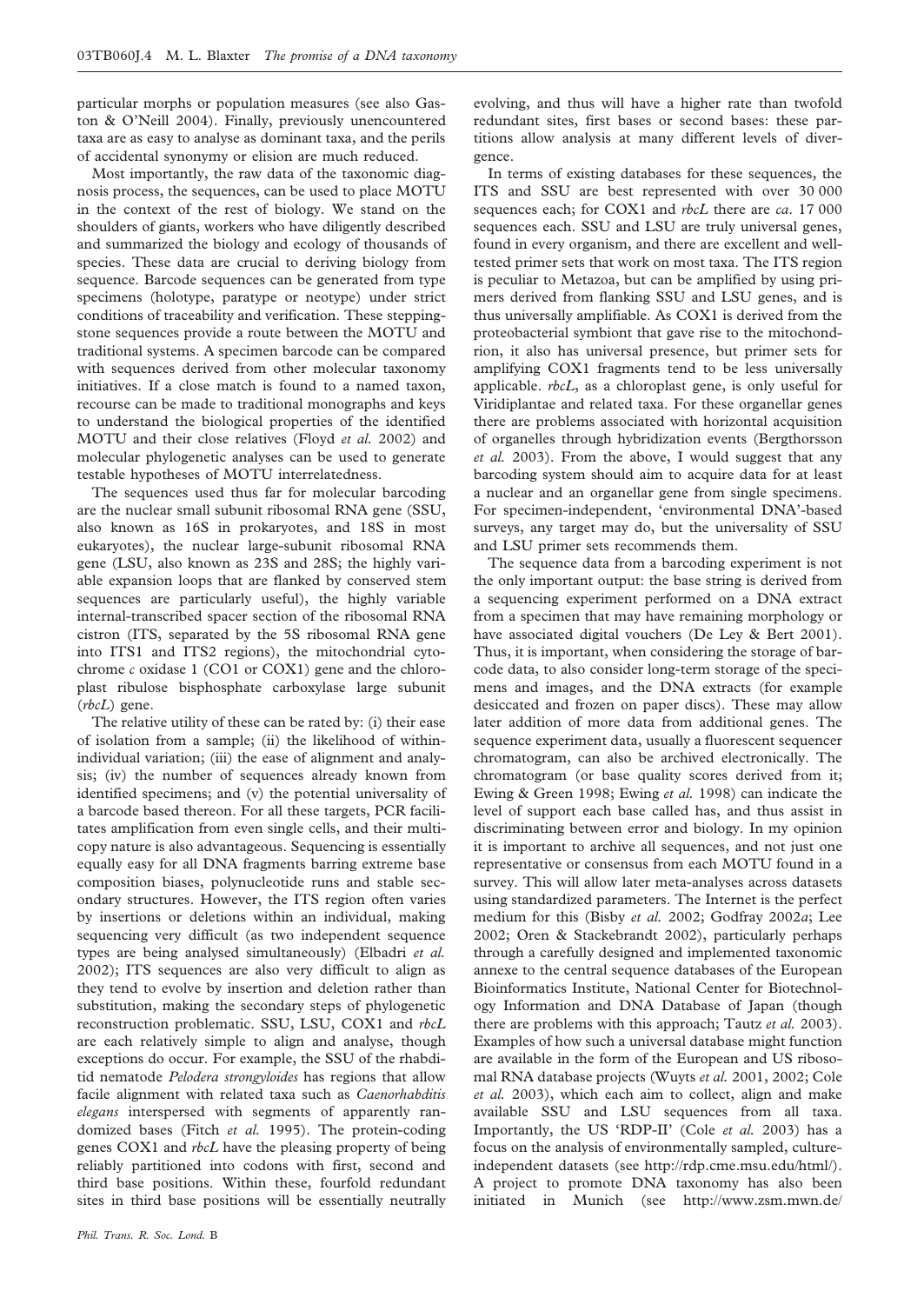DNATAX/) and a DNA barcoding Web site focusing on the COX1 gene is under development (see http://www. barcodinglife.com/) (Hebert *et al*. 2003*a*,*b*).

#### **4. PROBLEMS WITH BARCODES: WHEN DOES A SEQUENCE MEAN A TAXON?**

From these remarks it will be seen that I look at the term species, as one arbitrarily given for the sake of convenience to a set of individuals closely resembling each other, and that it does not essentially differ from the term variety, which is given to less distinct and more fluctuating forms. The term variety, again, in comparison with mere individual differences, is also applied arbitrarily, and for mere convenience sake.

(Darwin 1859)

Differences in sequences between specimens can arise in several ways. They could be due to methodological errors, be part of the natural, within-OTU variation or be related to a distinction between taxa. It is thus necessary (as with other methods, biological or morphological) to use heuristics for MOTU distinction based on known error rates in measurement, and perceived levels of difference that distinguish 'useful' OTU. For MOTU, these measures can be made explicit. For example, from known, accepted taxa within a particular group, the level of natural variation present within a taxon (say a breeding population of organisms) can be measured and compared with the difference observed between populations, or between taxa.

Both nuclear and organellar genomes can be 'heterozygous', and the multiple copies of target genes in the genome can differ in sequence. For example *Plasmodium falciparum*, the malaria parasite, has multiple different ribosomal RNA cistrons that are differentially expressed in the complex life cycle (Mercereau-Puijalon *et al.* 2002). Organellar genomes can be heteroplasmic. A useful barcode marker will have very low within-population and between-population diversity, and measurable betweentaxon diversity.

Multiple resequencing of a single specimen can be carried out to assess both the PCR-generated and sequencing technology-generated error rate. It is likely that these methodological errors will not always be sequence-independent, as the biochemistry of thermostable polymerases is sequence environment sensitive. A comparison between the between-taxon difference rate and the within-taxon variation and error rates will define the accuracy and specificity of MOTU definition. Sequencing directly from PCR products rather than from clones of PCR amplicons eliminates most PCR-introduced error, and in particular eliminates the problem of chimaeric clones resulting from between-amplicon priming. Current sequencing methodologies yield sequences that are usually highly accurate over *ca*. 500 bases (less than 1 error in 10 000), and thus the experimental error rate is usually much less than natural variation.

A major issue still to be resolved is how to derive MOTU from barcode sequences. As not all variation between sequences will be biologically relevant (i.e. some will be experimental error, and some will be within-taxon variation), simply classifying every unique sequence type as a biological OTU is not biologically realistic. Similarly,

using a simple percentage difference from a series of reference sequences, as is the norm in prokaryote studies (see below) is also not optimal. In our analyses of nematode DNA barcodes (see below) we (Floyd *et al*. 2002; Blaxter *et al*. 2003) have developed a series of informatic techniques that address issues of sequence quality, sequence length and between-sequence difference to generate MOTU (clusters of sequences) at any level of base pair difference desired. We have noted that whatever level of difference is selected as the discriminant, re-running a clustering process will not necessarily yield the same set of MOTU. The same problem also arises in many sequenceclustering issues in genomic biology (Parkinson *et al.* 2002). Thus, with a taxon delimitation threshold of two base differences, a pair of sequences that each differ by two bases from a third sequence, but by four bases from each other, could be grouped into one or two taxa depending on the order in which they are analysed. In recognition of this we would propose that any clustering into MOTU is based on repeated cycles of random addition of sequences, and that the resulting MOTU are recognized as instances of a stochastic process. Thus, the importance of archiving the raw sequence data as well as the derived OTU arises; with the raw data, a re-analysis is possible. Other methods of analysis, such as using multidimensional scaling to cluster sequences (Hebert *et al.* 2003b), are also viable.

The resolution of these issues will only come from extensive testing of DNA barcode MOTU versus other sorts of biological taxonomic unit identification, using real, wild populations as substrates. Are MOTU discovering taxa that traditional biology would recognize? Are traditional taxa recovered as MOTU? Where there are discrepancies, which method better reflects the underlying biology?

#### **5. DNA BARCODING IN PRACTICE**

The primary aims of taxonomy are to name, circumscribe, describe and classify species. The first goal is convention but the remainder are science.

(Seberg *et al.* 2003, p. 63)

From the above, I suggest that a DNA barcode system is likely to be able to achieve the three scientific goals of taxonomy defined by Seberg *et al.* (2003) and thus support a broad spectrum of taxonomic and systematic studies. But do DNA barcodes work in practice? The answer is a resounding yes, but some work remains before a barcode system is likely to become truly universal.

Ten years ago, the first surveys of bacterial diversity using culture-independent methods shocked the world of prokaryotic systematics. By amplifying and sequencing 16S SSU genes amplified from 'environmental DNA' extracted from sieved-out microbes (Giovannoni *et al.* 1990; Fuhrman *et al.* 1992), a new view of the diversity of the microbial world emerged (Woese 1996; Pace 1997; Hugenholtz *et al.* 1998). In all environments, the numbers of identifiably different SSU sequences was 20–100-fold greater than those measured in culture-based studies. These new sequences were sometimes sufficiently close to known cultured taxa, but in many cases they suggested deeply divergent lineages with no known cultured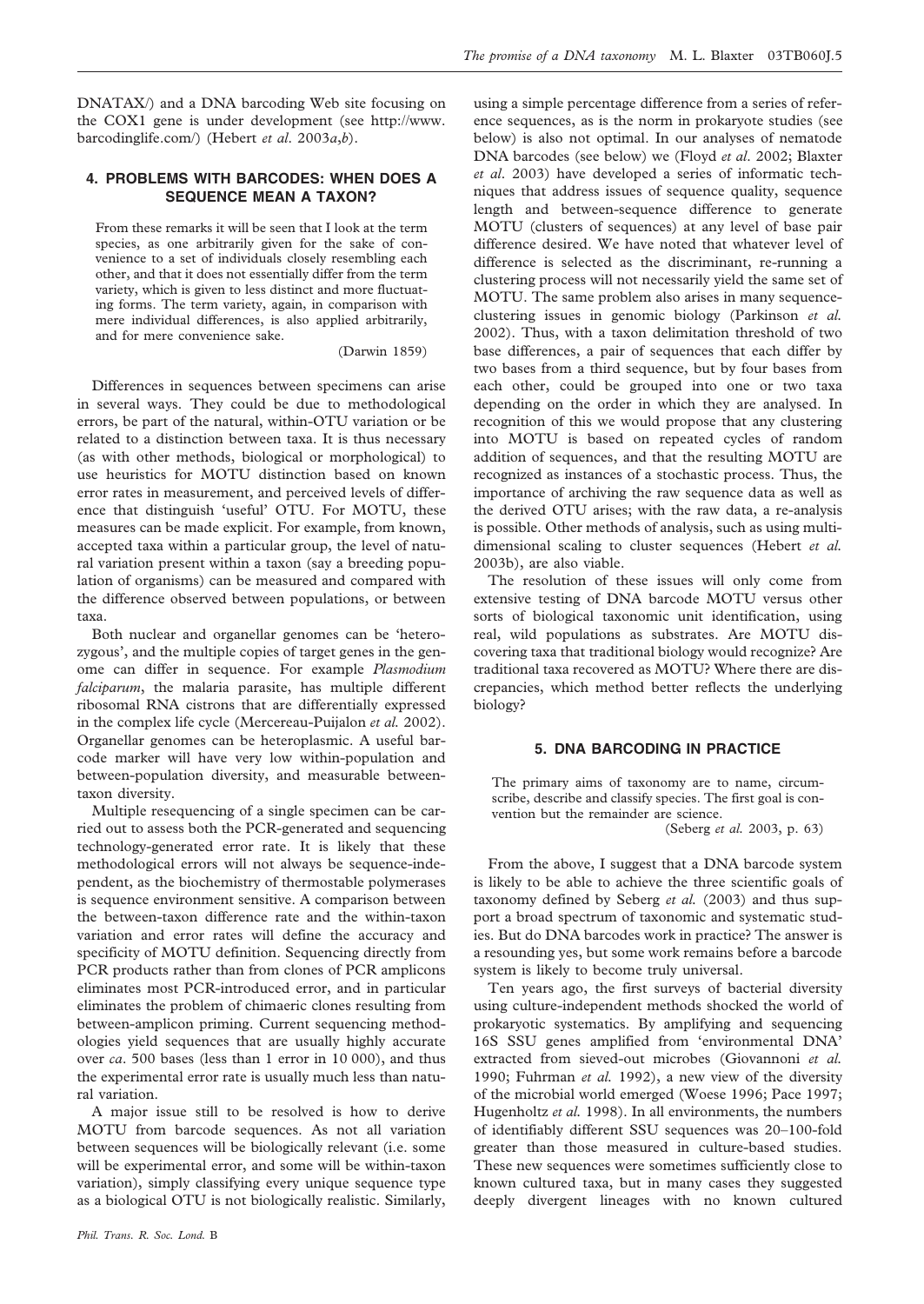representatives. Many of these lineages have subsequently been shown to be widespread, in that members have been sequenced from many different environments, and sometimes dominant, either numerically or ecologically. The rate of discovery of new 'domains' has slowed, but even apparently impoverished habitats still yield new sequences. Terrestrial soils from temperate (Furlong *et al.* 2002) or tundra (Zhou *et al.* 1997), lakes (Casamayor *et al.* 2002), and even the flora of the pig gut (Leser *et al.* 2002) yield a similar story: unexpected, deep diversity. However, it is noteworthy that some globally distributed ecosystems have an overall low bacterial diversity (Hentschel *et al.* 2002).

The explosion of sequence data in bacterial typing has led to the establishment in microbial systematics of a series of conventions for analysis and naming originating from initial efforts to compare bacterial genomes by hybridization (Wayne *et al.* 1987; Stackebrandt & Goebel 1994). This initial convention has been translated into a series of heuristics for defining 'genospecies' on the basis of proportional sequence identity (Cohan 2002). The underlying concept is that, because bacteria have a clonal population structure that allows rapid fixation of sequence change, it is possible for lineages to differ in derived substitutions and yet be part of the same genospecies. However, the heuristics used by different workers are not the same: some use a 'strict' 99% identity (over *ca*. 500 bases), whereas others use a more relaxed 97% or even 95%. This difference in taxon discrimination makes comparison of different studies difficult at best. Bacteria also embody one of the more cogent arguments against a taxonomy based on 'an infinitesimally tiny fraction of an organism's genome' (Lipscomb *et al.* 2003): horizontal gene transfer (Smith *et al.* 1992; Doolittle 1999; Nesbo *et al.* 2001). The transfer of genes between two distinct taxa has two effects. The horizontally transferred genes will have a different phylogenetic history from the remainder of the genome, and thus any taxonomy or systematics based on them will be incongruent. However, even in the presence of rampant horizontal acquisition, a core genome of coevolving genes can be recognized (Daubin *et al.* 2003), and for a universal system a member of this core genome is recommended. Secondly, transferred genes are often physiologically and ecologically dominant (Van Tienderen *et al*. 2002). Variation in the resident ribosomal RNA genes will have little direct effect on the functional abilities of bacterial taxa, whereas acquired nitrogen fixation, photosynthetic or xenobiotic metabolism genes will. It may therefore be more cogent to a particular research programme to determine the molecular diversity of ecologically important genes rather than the organisms that carry them (Karp *et al*. 1997; Van Tienderen *et al.* 2002).

The success of the SSU-based bacterial diversity discovery programme has inspired workers focused on eukaryotic groups to test similar methods. From the first fruits of these studies it is evident that eukaryotic microbial diversity has likewise been underestimated (Moreira & Lopez-Garcia 2002). These studies have in the main used the 18S SSU. SSU gene libraries derived from planktonic organisms of deep sea (Diez *et al.* 2001; Lopez-Garcia *et al.* 2001; Massana *et al.* 2002), open ocean (Moon-van der Staay *et al.* 2001), deep-sea vent communities (Edgcomb *et al.* 2002) and an acidified iron-rich spring-fed river (Amaral

*Phil. Trans. R. Soc. Lond.* B

Zettler *et al.* 2002) have been sampled by sequencing. In each case novel sequence-defined taxa have been discovered, including those that suggest new major clades. Some of these new eukaryotes are so small that they have previously been included with the prokaryotes (Diez *et al.* 2001; Massana *et al.* 2002). From these and other more directed studies, the Eukaryota can now be divided into eight domains, only two of which are familiar (fungi plus animals, green photosynthesizers including plants).

Fungi, particularly the fungi of soils and the rhizosphere, are problematic from a morphological taxonomic standpoint, as taxon diagnosis is often made by examination of the spores whereas the bulk of fungal material is hyphal. SSU-based analyses of rhizosphere fungi suggest both a greater overall diversity of taxa involved than is evident from spore analysis, and a dynamic association between plant roots and their symbionts (Vandenkoornhuyse *et al.* 2002); it is likely that surveys focused on fungi will reveal a similar diversity in other habitats. In the Viridiplantae, molecular taxon markers have been used for some time, based mainly on the chloroplast-encoded *rbcL* gene. In addition to identifying taxa (see, for example, McDaniel & Shaw 2003) *rbcL* sequences can also used to untangle species' hybridization history (Nishimoto *et al.* 2003) and to probe the deep phylogeny of the plants (Savolainen *et al.* 2000).

Application of molecular barcoding concepts to animals has been slowest off the ground, perhaps because of the obsession of most zoologists with larger taxa, and the abundance of morphology in the hyper-speciose arthropods. However, even in big animals, molecular tags are being used to define new taxa from within the confines of old, most spectacularly in the case of the 'new' species *Loxodonta cyclotis*, the African forest elephant (Grubb *et al.* 2000; Roca *et al.* 2001; Eggert *et al.* 2002). For meiofaunal organisms, the nematodes appeared to us to be a good test case and the nuclear SSU gene an ideal target (Blaxter *et al.* 1998). Nematodes are hyper-abundant (14 billion per hectare of a poor Scottish upland soil) and low on the list of animals with an exciting morphology. Within the community of nematode morphologists there is widespread recognition that many characters are homoplasious between taxa (De Ley 1999), and that a taxonomist may diagnose sexual species by only the merest asymmetry in cell position (Felix *et al.* 1996). Preliminary surveys of SSU sequence suggested that divergence between congeneric species pairs was likely to be sufficient to diagnose taxa at an appropriate species or genus level (Blaxter *et al.* 1998). A small grassland field in southern Scotland, the focus of the Natural Environment Research Council Soil Biodiversity and Ecosystem Function programme, was chosen, and nematodes sampled individually by direct sequencing of PCR products. Taxa were defined by more than 99.6% identity in sequence by using a custom sequence-clustering algorithm adapted from a genomics application (Parkinson *et al.* 2002). Culturable diversity (seven MOTU in 170 cultures derived from 1200 individual females tested; Floyd *et al.* 2002), was far below culture-independent diversity (between 135 and 150 MOTU from 2000 specimens of both sexes and all stages; Floyd *et al*. 2004). Given that there are approximately 200 known soil nematode species in the UK, this 1 ha hillside field appears to be hyper-diverse, but it is more likely that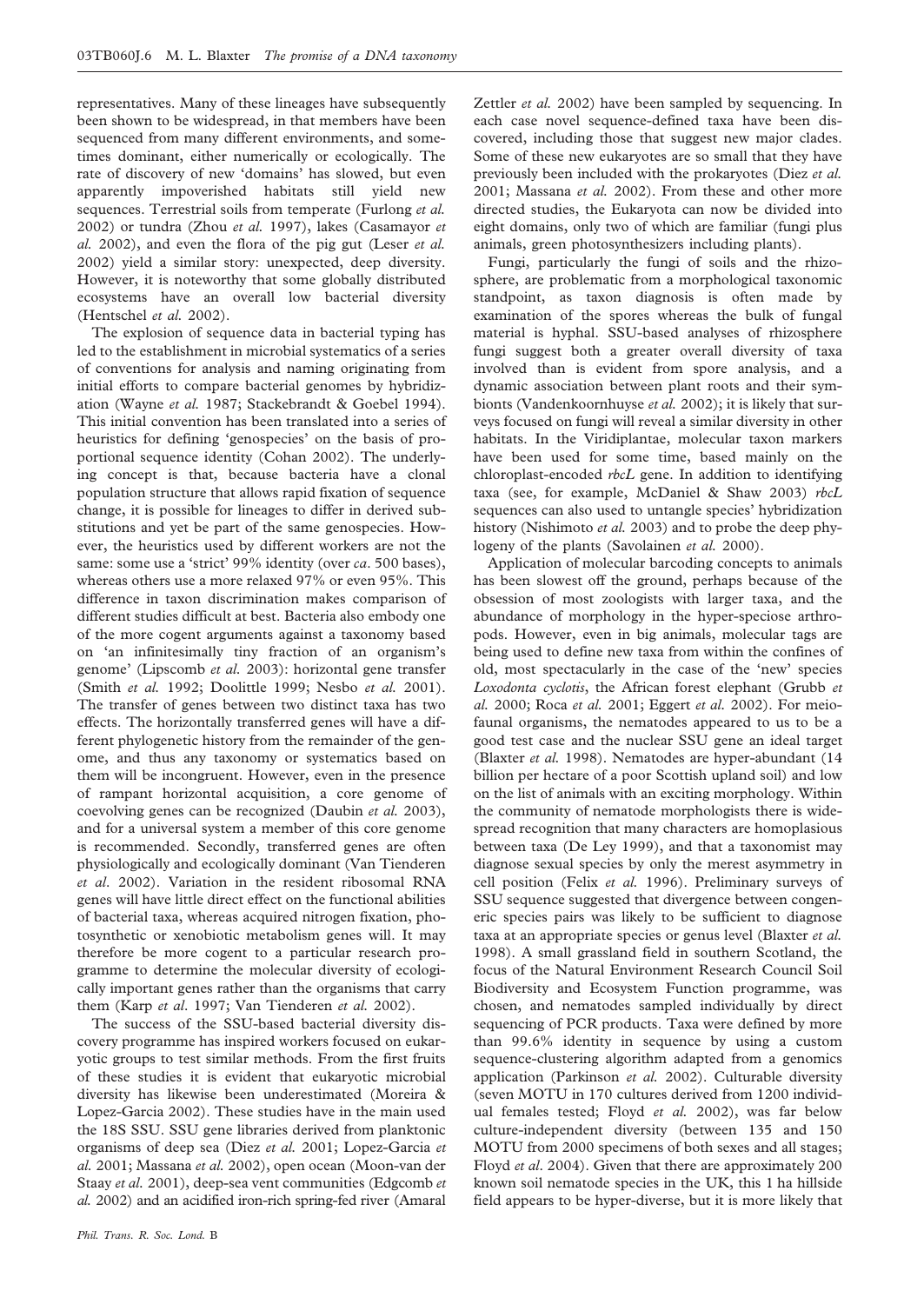the MOTU method is identifying taxa cryptic to morphological analysis. Importantly, we were able to test, for cultured isolates, the match between MOTU, morphological taxa and taxa as defined by reproductive compatibility: MOTU and reproductive taxa were fully congruent, whereas morphology was at best indiscriminate and at worst in conflict even between specimens from the same isofemale line (Eyualem & Blaxter 2003). For another example of a nematode barcoding project, see figure 2.

More recently, Paul Hebert and colleagues (Hebert *et al*. 2003*a*,*b*) have proposed the use of the COX1 gene as a metazoan barcode target. They have shown that COX1 sequences can correctly diagnose moth specimens to morphologically defined species, and in general, assign an unknown specimen by sequence to higher taxonomic ranks (Hebert *et al.* 2003*b*). Comparison of COX1 sequences between congeneric species pairs shows that in all but a few cases (notably the Cnidaria) the sequence divergence is greater than 2% (Hebert *et al.* 2003*a*). This bodes well for the use of COX1 as a barcode, but there may be limitations in its use for environmental DNA surveys as the 'universal' primer binding sites are missing from several major taxa (such as orders of tardigrades and nematodes).

## **6. BEYOND BARCODES: SYSTEMATICS FROM DNA**

Barcode DNA sequences are chosen for both conservation, permitting facile alignment between instances, and variability, allowing us to diagnose taxa. These features also make them suited to model-driven phylogenetic analysis. Although it is essential to keep in mind that what are being constructed are gene trees, these trees, we hope, bear a significant relationship to the phylogeny of the taxa under consideration. There are many reasons, both biological and methodological, why molecular phylogenetic analyses will robustly find a tree that is 'wrong' by other criteria, and DNA barcode target sequences are no less prone to these artefacts than any other. However, all the barcode targets have a long and fruitful history of use in molecular phylogeny, and many tools and algorithms are available to assess deviance from normal behaviour, and in many cases correct for it (Felsenstein 1978; Swofford *et al.* 1996; Huelsenbeck 1997).

Barcode sequences are, in general, short (*ca*. 500 bases, the length of a single sequencing run) and this fundamentally limits their utility in resolving deep branches (between orders or phyla) in phylogenies. However, they are perfect for ordering the terminal and sub-terminal nodes on trees. Despite fears to the contrary (Seberg *et al.* 2003), the conservation of the target sequences means that in most cases, alignment is unproblematic. Difficulties can arise when a sequence from a completely novel group is discovered, but this is but a spur to closer analysis rather than a fatal flaw.

Adding DNA barcodes to newly described taxa is a relatively simple task. Excitingly, it may be possible in some circumstances to extend the reach of molecular taxonomy into the past. DNA is a relatively stable molecule, and can be isolated from museum specimens stored dry or in alcohol. Isolation of 'vintage' DNA from formalin-fixed

Figure 2. (*Overleaf*.) DNA barcoding in practice: a survey of littoral nematodes. As an example of a molecular barcoding project, a set of unpublished data is presented from R. Roche and M. Blaxter, surveying the nematode communities of three Scottish beaches (a sheltered muddy beach at Loch Fyne, an exposed sandy beach in the Orkneys and an estuarine sandy beach at Gullane, shown in (*c*)). Between 30 and 35 single nematodes were isolated from each sample using standard methods. Loch Fyne was sampled twice. Nematodes were identified to order (and genus where possible) before processing for sequencing of the 5'-end of the SSU gene. The 134 resulting sequences were clustered into MOTU by using the procedure of Floyd *et al.* (2002). Fifty-one MOTU were defined containing 1–13 individuals. An illustrative phylogram is shown in (*a*), generated by using the neighbour joining algorithm using absolute differences: sequences belonging to the same MOTU are boxed. The MOTU could be ascribed to known taxa in only a few cases, owing to the paucity of sequences available from marine nematodes, but, for example, the sequences in MOTU\_047 are identical to one determined from *Ascolaimus elongatus* whereas two of the specimens whose sequences were clustered in MOTU<sub>-001</sub> were identified as *Monoposthia costata*, suggesting that all those specimens were *M. costata* or a very closely related taxon. The distribution of MOTU between sites is shown in a Venn diagram in (*b*). Each sample of *ca*. 35 nematodes yielded 12–15 MOTU. Within Loch Fyne, the two independent samples shared only four MOTU, and only two MOTU were common to Orkney and Loch Fyne, and Gullane and Loch Fyne. This low overlap suggests high within- and between-site diversity.

specimens is more difficult, and more destructive of the specimen (Herniou *et al.* 1998). For larger specimens, such as mammals and birds, collections made in the past few hundred years can be surveyed by sampling a few hairs, feather bases or a few milligrams of tissue. These small subsamples can yield a canonical sequence for a taxon holotype or paratype, and help address the status of extinct taxa or populations and their relationships to modern ones. For smaller, alcohol-preserved specimens, for example flatworms (Herniou *et al.* 1998), sampling may be more destructive but still retain specimen morphology. This is particularly true of arthropod taxa, where it is the sclerotized or calcified exoskeletal elements that yield morphological data and the softer tissues within that yield DNA sequences (Dabert *et al.* 2001).

A major unanswered issue with old, vintage and ancient DNA is that of age-induced changes that result in base substitution, either biased substitution (where one base is preferentially 'mutated' to another) or accelerated substitution (where the process is unbiased, but results in overall increased observed substitution rates; Herniou *et al.* 1998; Hofreiter *et al*. 2001*a*,*b*). These effects would tend to produce overestimates of taxon number in a molecular taxonomic framework but should be minimized by repeated re-PCR and re-sequencing to identify error positions.

#### **7. THE FUTURE**

Therefore, in conclusion, the idea of molecular barcoding for taxonomic purposes is already a reality (Blaxter 2003; Blaxter & Floyd 2003). Descriptions of new 'species' are being published with a DNA sequence attached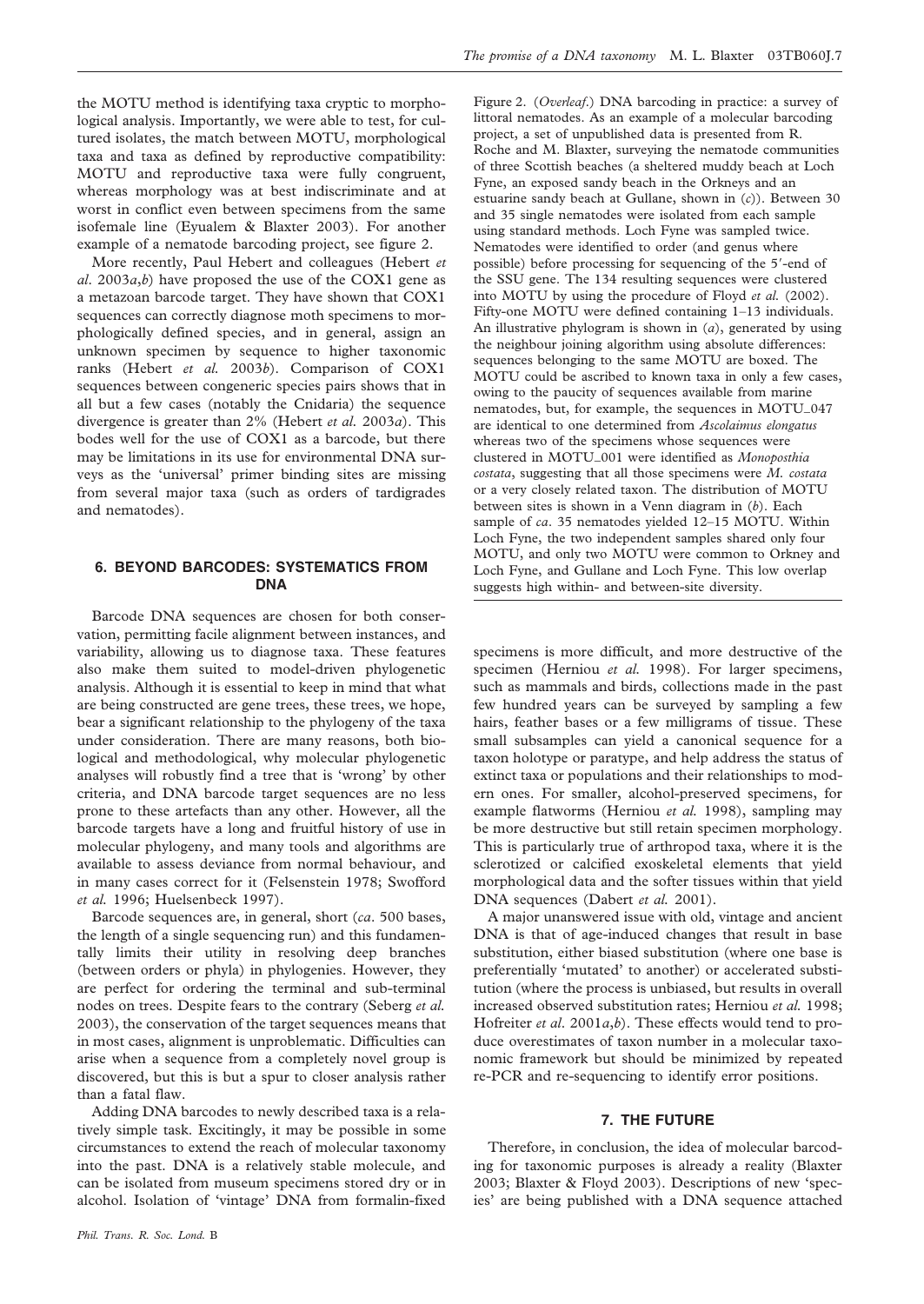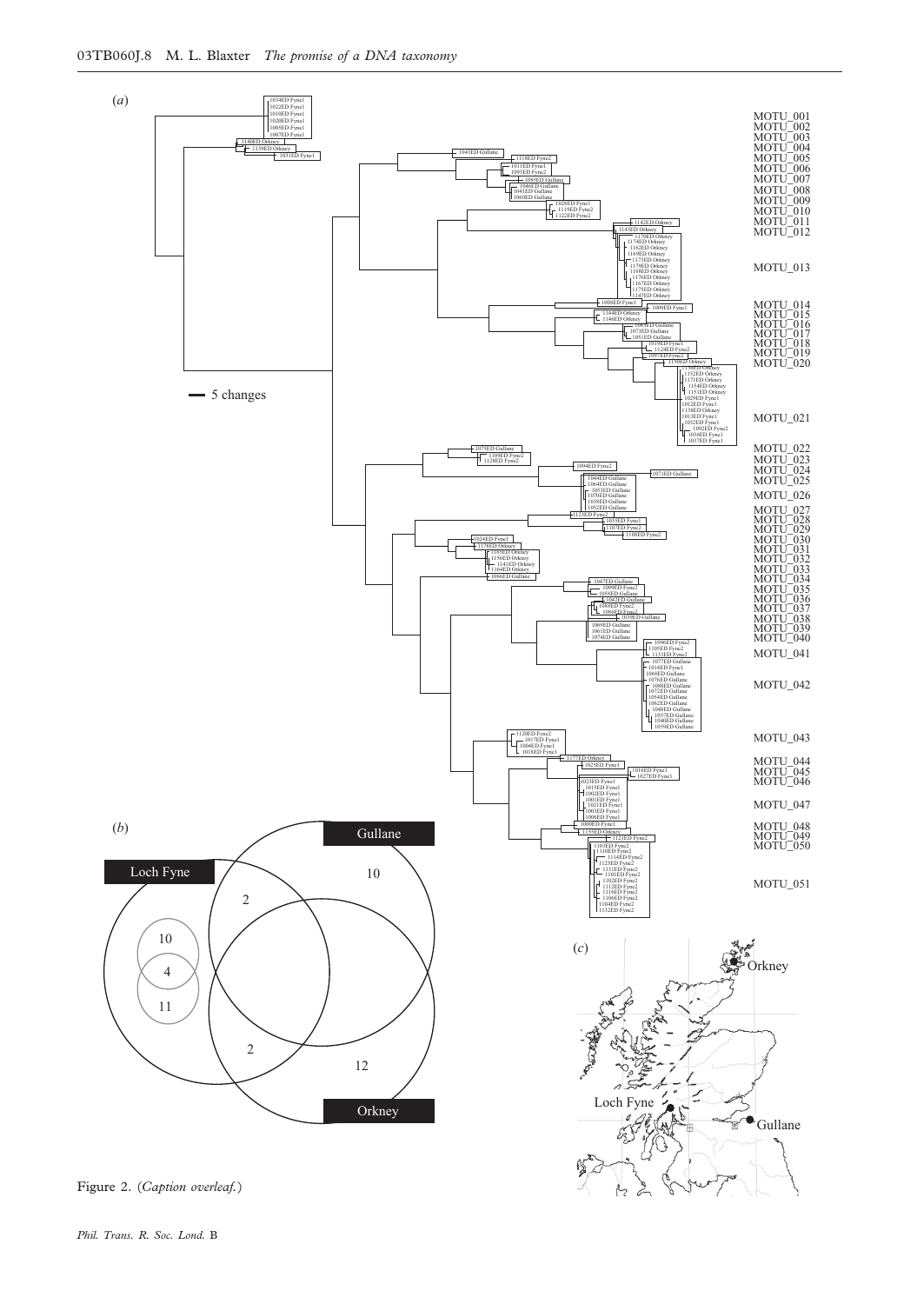to the primary nomenclatorial act (Sommer *et al.* 1996) and this should be actively encouraged. Taxonomists preparing new taxa for publication should be welcomed by DNA-savvy biodiversity laboratories that should be able to provide expertise at minimal cost. Methods for rapid sequence acquisition for minimal cost are already in existence at genome sequencing centres, and are easily adapted for taxonomic sampling. There needs to be a core plurality in the programme, with more than one sequence per specimen being perhaps a minimal aim, and a concerted attempt to link MOTU defined with one barcode target with those from other targets (for example directed sequencing of COX1 from specimens representative of SSU-based MOTU). Museum collection curators will need to assess the benefits and non-benefits of allowing precious specimens to be sampled for DNA, and put in place measures to prevent cross-contamination (Nadler 1999) and investigate changing storage conditions to improve DNA preservation. The databasing issue may be contentious, as attempts to coordinate taxonomic effort on this scale have previously foundered on issues of devolution versus centralization of authority, and funding (Seberg *et al.* 2003). With a sequence-based system, addition of an annexe to EMBL/GenBank that stores barcode data (and perhaps metadata as well: trace files, digital vouchers, collection data) is simple to conceive, possibly difficult but not impossible to implement, and pressing in its urgency. Freestanding efforts may also be viable (Hebert *et al*. 2003*a*,*b*). A parallel effort will have to take place to make the more traditional taxonomic literature accessible to all (Bisby *et al.* 2002; Godfray 2002*a*; Lee 2002; Oren & Stackebrandt 2002) and there will have to be coordinated effort in the molecular taxonomic community to fully investigate the within-taxon variation of barcode targets, define the between-taxon discrimination ability of targets and develop new tools for analysis of burgeoning datasets. The major contribution of a molecular taxonomy will be in throughput: the ability of a few dedicated centres to produce hundreds of thousands, and individual researchers, of molecular tags per year that can be used to diagnose species. If the biotic component of this planet is to be taxonomized, and the 'endless forms' at least listed if not understood, this is the only coherent way forward.

This paper benefited from many discussions with Robin Floyd and Eyualem Abebe, who performed the nematode barcode survey, and other members of the nematode laboratory in Edinburgh. Particular thanks go to several undergraduate project students who were guinea-pigs testing the technology of small subunit ribosomal RNA barcoding of meiofauna: Phillipa Pickles, Ronan Roche, Ingrid Iredale and Ben Elsworth. Work from the author's laboratory was funded by the Natural Environment Research Council and by the Linnaean Society of London.

#### **REFERENCES**

- Adams, B. J. 1998 Species concepts and the evolutionary paradigm in modern nematology. *J. Nematol.* **30**, 1–21.
- Adams, B. J. 2001 The species delimitation uncertainty principle. *J. Nematol.* **33**, 153–160.
- Amaral Zettler, L. A., Gomez, F., Zettler, E., Keenan, B. G., Amils, R. & Sogin, M. L. 2002 Microbiology: eukaryotic diversity in Spain's river of fire. *Nature* **417**, 137.
- Bergthorsson, U., Adams, K. L., Thomason, B. & Palmer, J. D. 2003 Widespread horizontal transfer of mitochondrial genes in flowering plants. *Nature* **424**, 197–201.
- Bisby, F. A., Shimura, J., Ruggiero, M., Edwards, J. & Haeuser, C. 2002 Taxonomy, at the click of a mouse. *Nature* **418**, 367.
- Blaxter, M. L. 2003 Molecular systematics: counting angels with DNA. *Nature* **421**, 122–124.
- Blaxter, M. L. & Floyd, R. 2003 Molecular taxonomics for biodiversity surveys: already a reality. *Trends Ecol. Evol.* **18**, 268–269.
- Blaxter, M. L. (and 11 others) 1998 A molecular evolutionary framework for the phylum Nematoda. *Nature* **392**, 71–75.
- Blaxter, M. L., Floyd, R., Dorris, M., Eyualem, A. & De Ley, P. 2003 Utilising the new nematode phylogeny for studies of parasitism and diversity. *Nematol. Monogr*. *Perspect*. **2**. (In the press.)
- Casamayor, E. O., Pedros-Alio, C., Muyzer, G. & Amann, R. 2002 Microheterogeneity in 16S ribosomal DNA-defined bacterial populations from a stratified planktonic environment is related to temporal changes and to ecological adaptations. *Appl. Environ. Microbiol.* **68**, 1706–1714.
- Cohan, F. M. 2002 What are bacterial species? *A. Rev. Microbiol.* **56**, 457–487.
- Cole, J. R. (and 10 others) 2003 The Ribosomal Database Project (RDP-II): previewing a new autoaligner that allows regular updates and the new prokaryotic taxonomy. *Nucleic Acids Res.* **31**, 442–443.
- Dabert, J., Dabert, M. & Mironov, S. V. 2001 Phylogeny of feather mite subfamily Avenzoariinae (Acari: Analgoidea: Avenzoariidae) inferred from combined analyses of molecular and morphological data. *Mol. Phylogenet. Evol.* **20**, 124–135.
- Darwin, C. 1859 *On the origin of species by means of natural selection, or the preservation of favoured races in the struggle for life*. London: John Murray.
- Daubin, V., Moran, N. A. & Ochman, H. 2003 Phylogenetics and the cohesion of bacterial genomes. *Science* **301**, 829–832.
- De Ley, P. 1999 Lost in worm space: phylogeny and morphology as road maps to nematode diversity. *Nematology* **2**,  $9-16$ .
- De Ley, P. & Bert, W. 2001 Video capture and editing as a tool for storage, distribution and illustration of morphological characters of nematodes. *J. Nematol.* **34**, 296–302.
- de Meeus, T. & Renaud, F. 2002 Parasites within the new phylogeny of eukaryotes. *Trends Parasitol.* **18**, 247–251.
- Diez, B., Pedros-Alio, C. & Massana, R. 2001 Study of genetic diversity of eukaryotic picoplankton in different oceanic regions by small-subunit rRNA gene cloning and sequencing. *Appl. Environ. Microbiol.* **67**, 2932–2941.
- Doolittle, W. F. 1999 Lateral genomics. *Trends Cell Biol.* **9**, M5–M8.
- Edgcomb, V. P., Kysela, D. T., Teske, A., de Vera Gomez, A. & Sogin, M. L. 2002 Benthic eukaryotic diversity in the Guaymas Basin hydrothermal vent environment. *Proc. Natl Acad. Sci. USA* **99**, 7658–7662.
- Eggert, L. S., Rasner, C. A. & Woodruff, D. S. 2002 The evolution and phylogeography of the African elephant inferred from mitochondrial DNA sequence and nuclear microsatellite markers. *Proc. R. Soc. Lond.* B **269**, 1993–2006. (DOI 10.1098/rspb.2002.2070.)
- Elbadri, G. A., De Ley, P., Waeyenberge, L., Vierstraete, A., Moens, M. & Vanfleteren, J. 2002 Intraspecific variation in *Radopholus similis* isolates assessed with restriction fragment length polymorphism and DNA sequencing of the internal transcribed spacer region of the ribosomal RNA cistron. *Int. J. Parasitol.* **32**, 199–205.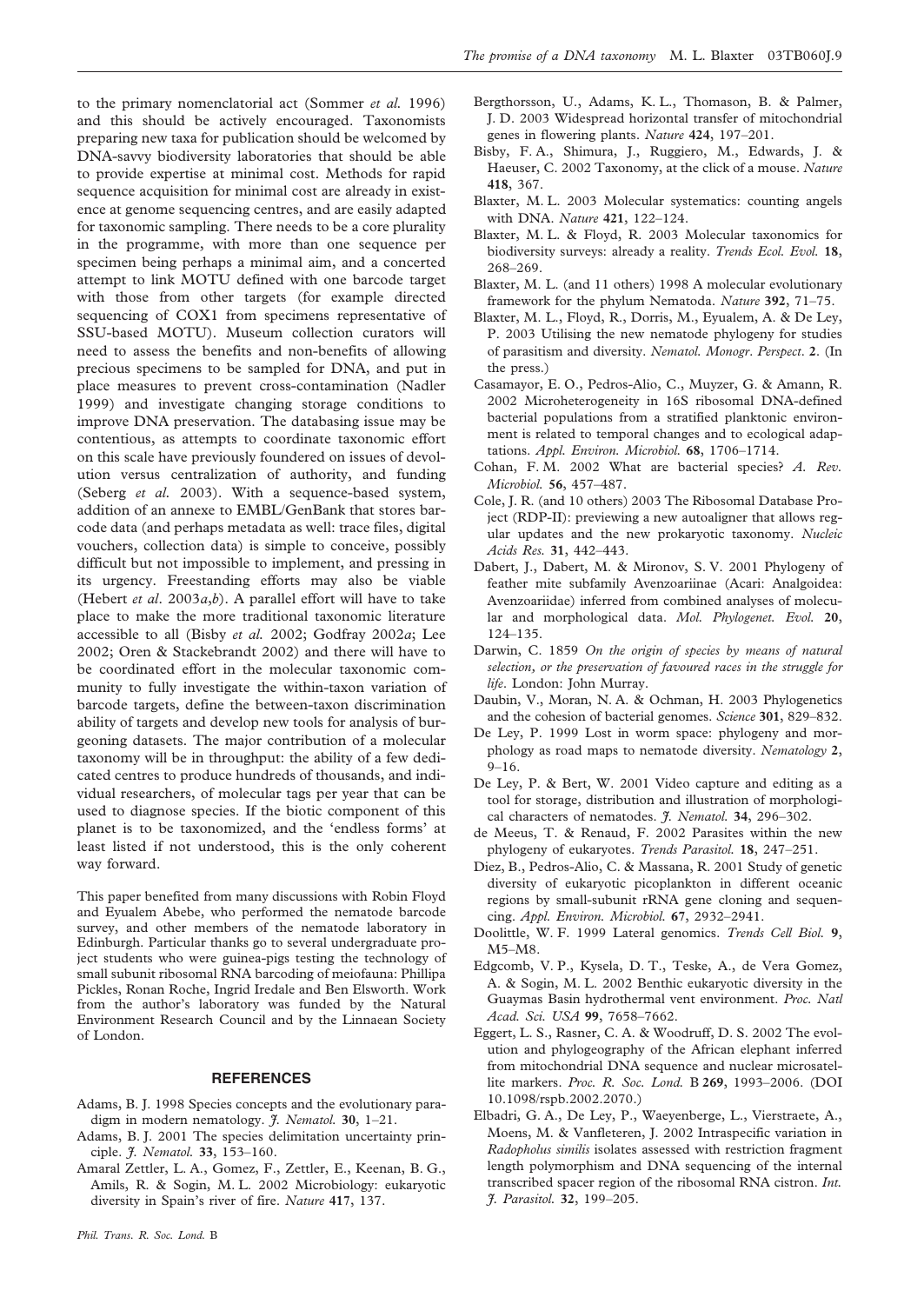- Ewing, B. & Green, P. 1998 Base-calling of automated sequencer traces using phred. II. Error probabilities. *Genome Res.* **8**, 186–194.
- Ewing, B., Hillier, L., Wendl, M. C. & Green, P. 1998 Basecalling of automated sequencer traces using phred. I. Accuracy assessment. *Genome Res.* **8**, 175–185.
- Eyualem, A. & Blaxter, M. L. 2003 Comparison of biological, molecular and morphological methods of species Identification in a set of cultured *Panagrolaimus* isolates. *J. Nematol.* **35**, 119–128.
- Felix, M.-A., Sternberg, P. W. & De Ley, P. 1996 Sinistral nematode population. *Nature* **381**, 122.
- Felsenstein, J. 1978 Cases in which parsimony and compatibility methods will be positively misleading. *Syst. Zool.* **27**, 401–410.
- Fitch, D. H. A., Bugaj-Gaweda, B. & Emmons, S. W. 1995 18S ribosomal gene phylogeny for some rhabditidae related to *Caenorhabditis elegans*. *Mol. Biol. Evol.* **12**, 346–358.
- Floyd, R., Eyualem, A., Papert, A. & Blaxter, M. L. 2002 Molecular barcodes for soil nematode identification. *Mol. Ecol.* **11**, 839–850.
- Floyd, R., Abebe, E. & Blaxter, M. L. 2004 Unveiling nematode diversity with a DNA barcode. (In preparation.)
- Fuhrman, J. A., McCallum, K. & Davis, A. A. 1992 Novel major archaebacterial group from marine plankton. *Nature* **356**, 148–149.
- Funch, P. & Kristensen, R. M. 1995 Cycliophora is a new phylum with affinities to Entoprocta and Ectoprocta. *Nature* **378**, 711–714.
- Furlong, M. A., Singleton, D. R., Coleman, D. C. & Whitman, W. B. 2002 Molecular and culture-based analyses of prokaryotic communities from an agricultural soil and the burrows and casts of the earthworm *Lumbricus rubellus*. *Appl. Environ. Microbiol.* **68**, 1265–1279.
- Gaston, K. J. & O'Neill, M. A. 2004 Automated species identification: why not? *Phil. Trans. R. Soc. Lond*. B **359**. (In this issue.) (DOI 10.1098/rstb.2003.1442.)
- Giovannoni, S. J., Britschgi, T. B., Moyer, C. L. & Field, K. G. 1990 Genetic diversity in Sargasso Sea bacterioplankton. *Nature* **345**, 60–63.
- Godfray, H. C. 2002*a* Challenges for taxonomy. *Nature* **417**, 17–19.
- Godfray, H. C. 2002*b* Towards taxonomy's 'glorious revolution'. *Nature* **420**, 461.
- Grubb, P., Groves, C. P., Dudley, J. P. & Shoshani, J. 2000 Living African elephants belong to two species: *Loxodonta africana* (Blumenbach, 1797) and *Loxodonta cyclotis* (Matschie, 1900). *Elephant* **2**, 1–4.
- Hebert, P. D. N., Ratnasingham, S. & deWaard, J. R. 2003*a* Barcoding animal life: cytochrome *c* oxidase subunit 1 divergences among closely related species. *Proc. R. Soc. Lond.* B **270**(Suppl.), S96–S99. (DOI 10.1098/rsbl.2003.0025.)
- Hebert, P. D. N., Cywinska, A., Ball, S. L. & deWaard, J. R. 2003*b* Biological identifications through DNA barcodes. *Proc. R. Soc. Lond.* B **270**, 313–321. (DOI 10.1098/ rspb.2002.2218.)
- Hentschel, U., Hopke, J., Horn, M., Friedrich, A. B., Wagner, M., Hacker, J. & Moore, B. S. 2002 Molecular evidence for a uniform microbial community in sponges from different oceans. *Appl. Environ. Microbiol.* **68**, 4431–4440.
- Herniou, E. A., Pearce, A. C. & Littlewood, D. T. J. 1998 Vintage helminths yield valuable molecules. *Parasitol. Today* **14**, 289–292.
- Hofreiter, M., Jaenicke, V., Serre, D., Haeseler, A. & Paabo, S. 2001*a* DNA sequences from multiple amplifications reveal artifacts induced by cytosine deamination in ancient DNA. *Nucleic Acids Res.* **29**, 4793–4799.
- Hofreiter, M., Serre, D., Poinar, H. N., Kuch, M. & Paabo, S. 2001*b* Ancient DNA. *Nature Rev. Genet.* **2**, 353–359.
- Huelsenbeck, J. P. 1997 Is the Felsenstein zone a fly trap? *Syst. Biol.* **46**, 69–74.
- Hugenholtz, P., Goebel, B. M. & Pace, N. R. 1998 Impact of culture-independent studies on the emerging phylogenetic view of bacterial diversity. *J. Bacteriol.* **180**, 4765–4774.
- Karp, A. (and 11 others) 1997 Molecular technologies for biodiversity evaluation: opportunities and challenges. *Nature Biotechnol.* **15**, 625–628.
- Klass, K. D., Zompro, O., Kristensen, N. P. & Adis, J. 2002 Mantophasmatodea: a new insect order with extant members in the Afrotropics. *Science* **296**, 1456–1459.
- Kristensen, R. M. 1983 Loricifera, a new phylum with aschelminthes characters from the meiobenthos. *Z. zool. Syst. Evolutionsforsch.* **21**, 163–180.
- Lambshead, J. 1993 Recent developments in marine benthic biodiversity research. *Oceanis* **19**, 5–24.
- Lambshead, P. J. D. & Boucher, G. 2003 Marine nematode deep-sea biodiversity—hyperdiverse or hype? *J. Biogeogr.* **30**, 475–485.
- Lawton, J. H. (and 12 others) 1998 Biodiversity inventories, indicator taxa and effects of habitat modification in tropical forests. *Nature* **391**, 72–75.
- Lee, M. S. 2002 Online database could end taxonomic anarchy. *Nature* **417**, 787–788.
- Leser, T. D., Amenuvor, J. Z., Jensen, T. K., Lindecrona, R. H., Boye, M. & Moller, K. 2002 Culture-independent analysis of gut bacteria: the pig gastrointestinal tract microbiota revisited. *Appl. Environ. Microbiol.* **68**, 673–690.
- Lipscomb, S., Platnick, N. & Wheeler, Q. 2003 The intellectual content of taxonomy: a comment on DNA taxonomy. *Trends Ecol. Evol.* **18**, 65–66.
- Lopez-Garcia, P., Rodriguez-Valera, F., Pedros-Alio, C. & Moreira, D. 2001 Unexpected diversity of small eukaryotes in deep-sea Antarctic plankton. *Nature* **409**, 603–607.
- McDaniel, S. F. & Shaw, A. J. 2003 Phylogeographic structure and cryptic speciation in the trans-Antarctic moss *Pyrrhobryum mnioides*. *Evolution* **57**, 205–215.
- Massana, R., Guillou, L., Diez, B. & Pedros-Alio, C. 2002 Unveiling the organisms behind novel eukaryotic ribosomal DNA sequences from the ocean. *Appl. Environ. Microbiol.* **68**, 4554–4558.
- May, R. M. 1988 How many species are there on Earth? *Science* **241**, 1441–1449.
- Mercereau-Puijalon, O., Barale, J. C. & Bischoff, E. 2002 Three multigene families in *Plasmodium* parasites: facts and questions. *Int. J. Parasitol.* **32**, 1323–1344.
- Moon-van der Staay, S. Y., De Wachter, R. & Vaulot, D. 2001 Oceanic 18S rDNA sequences from picoplankton reveal unsuspected eukaryotic diversity. *Nature* **409**, 607–610.
- Moreira, D. & Lopez-Garcia, P. 2002 The molecular ecology of microbial eukaryotes unveils a hidden world. *Trends Microbiol.* **10**, 31–38.
- Nadler, S. A. 1999 Nucleotide sequences from vintage helminths: fine wine or vinegar? *Parasitol. Today* **15**, 122.
- Nesbo, C. L., Boucher, Y. & Doolittle, W. F. 2001 Defining the core of nontransferable prokaryotic genes: the euryarchaeal core. *J. Mol. Evol.* **53**, 340–350.
- Nishimoto, Y., Ohnishi, O. & Hasegawa, M. 2003 Topological incongruence between nuclear and chloroplast DNA trees suggesting hybridization in the urophyllum group of the genus *Fagopyrum* (Polygonaceae). *Genes Genet. Syst.* **78**, 139–153.
- Oren, A. 2004 Prokaryote diversity and taxonomy: current status and future challenges. *Phil. Trans. R. Soc. Lond*. B **359**. (In this issue.) (DOI 10.1098/rstb.2003.1458.)
- Oren, A. & Stackebrandt, E. 2002 Prokaryote taxonomy online: challenges ahead. *Nature* **419**, 15.
- Pace, N. R. 1997 A molecular view of microbial diversity and the biosphere. *Science* **276**, 734–740.